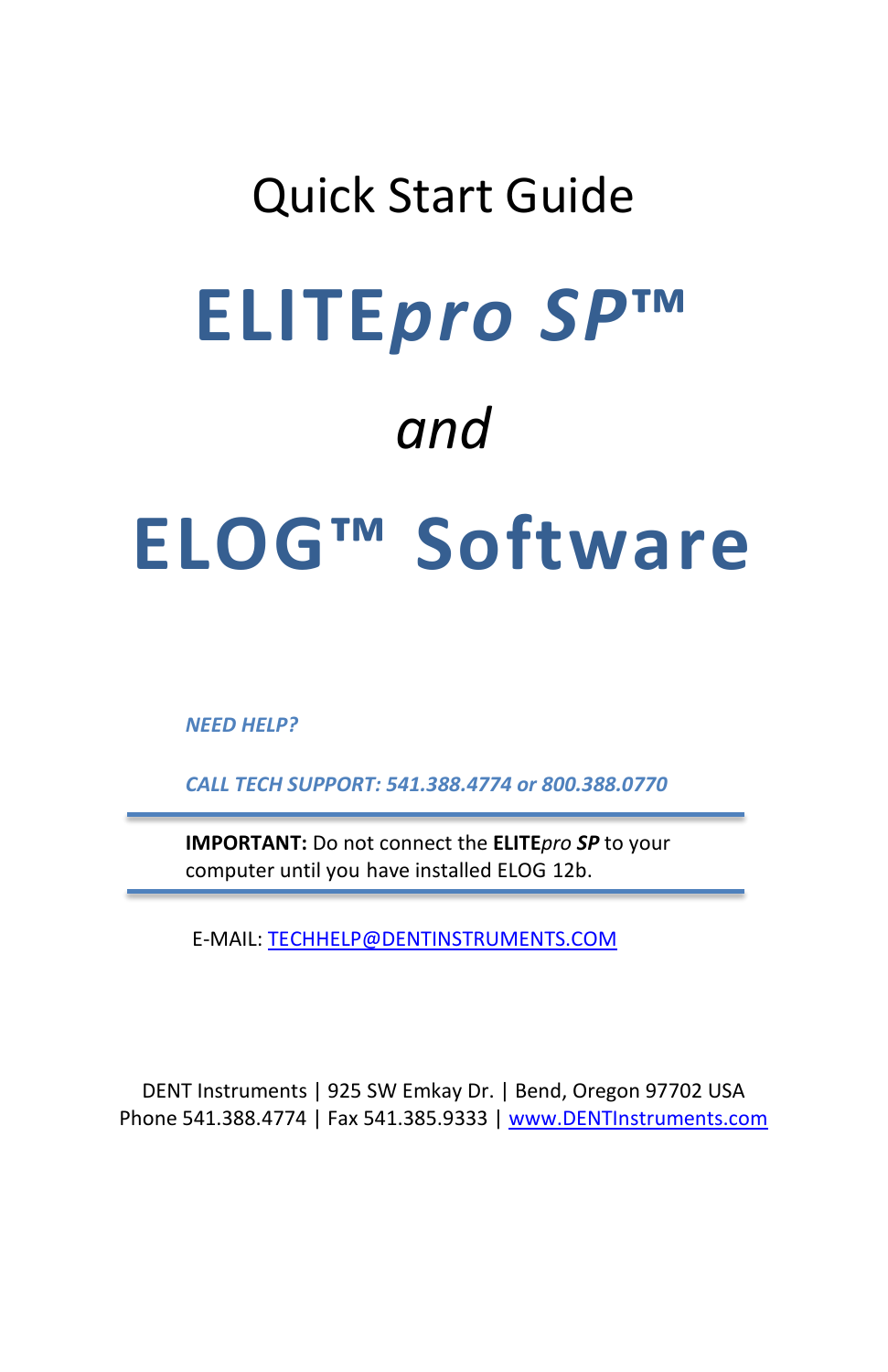# **ELITE***PRO SP***™ SAFETY SUMMARY AND SPECIFICATIONS**

This general safety information is to be used by both the Logger operator and servicing personnel. DENT Instruments, Inc. assumes no liability for user's failure to comply with these safety guidelines.



Conforms to UL Std 61010-1 Certified to CSA Std C22.2 No. 61010-1

The **ELITE***pro SP*™ is an Over-Voltage Category III device. Use approved rubber gloves with mechanical protection and goggles when operating the device.

**CAUTION: This LOGGER may contain life threatening voltages. QUALIFIED PERSONNEL MUST disconnect all high voltage wiring before using or servicing the LOGGER.**



**Warning:** Use of this device in a manner for which it is not intended may impair its means of protection.

## **SYMBOLS ON EQUIPMENT**



Denotes caution. See manual for a description of the meanings.

When connecting the **ELITE***pro SP* to an AC load, follow these steps in sequence to prevent a shock hazard.



- 1. If possible, de-energize the circuit to be monitored.
- 2. Connect the CTs to the phases being monitored.
- 3. Connect the voltage leads to the different phases. Use proper safety equipment (gloves, mask, and protective clothing) as required for the voltages monitored.



Risk of electric shock. Life threatening voltages may be present. Qualified personnel only.



**DO NOT EXCEED 600V Phase to Phase.** This logger is equipped to monitor loads up to 600V. Exceeding this voltage will cause damage to the logger and danger to the user. Always use a Potential Transformer (PT) for loads in excess of 600V. The **ELITE***pro SP* is a 600 Volt Over Voltage Category III device.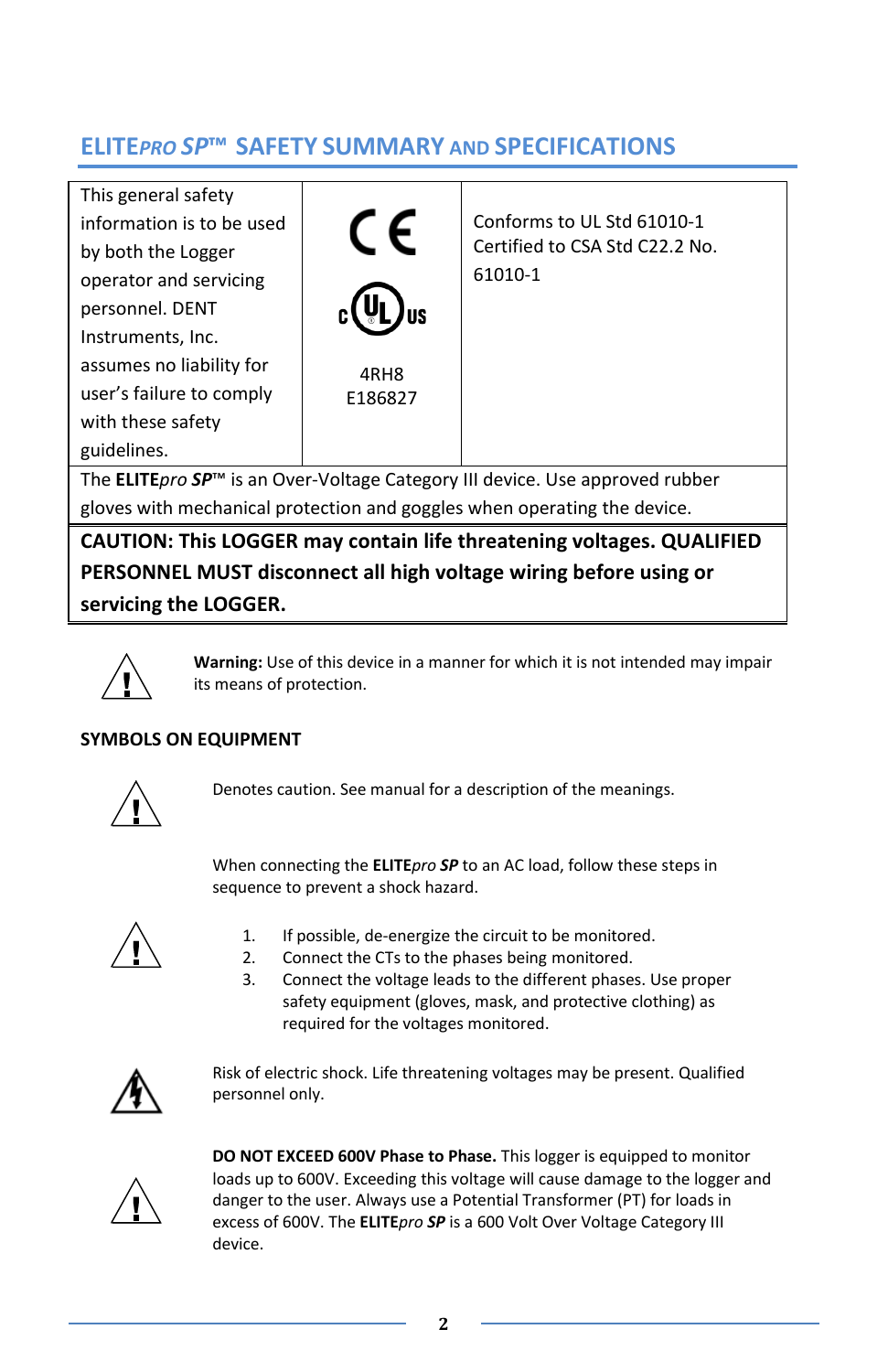

Dispose of properly.

$$
\Theta \text{--} \Theta
$$

IN: 6-10 VDC, 500 mA OUT: 6 VDC, 200 mA maximum



USB port

#### **SENSOR LIMITATIONS**

USE ONLY SHUNTED CURRENT TRANSFORMERS (CTs).



Do not use other CTs. Only use shunted CTs with a 333mV maximum output only. Serious shock hazard and logger damage can occur if unshunted CTs are used. The UL listing covers the use of the following DENT Instruments CTs that are UL Recognized and have been evaluated to IEC 61010-1:

CT-HSC-020-X (20A Mini), CT-HSC-050-X (50A Mini), CT-HMC-0100-X (100A Midi), and the CT-HMC-0200-X (200A Midi). The use of any other CT will invalidate the UL Listing of the **ELITE***pro SP*.



**Pulse: Use only "dry contact" non-energized pulse inputs.** Use of energized pulse initiators can cause damage to the logger and a potential shock hazard to the user. Wiring must meet 600V AC CAT III rating.



Equipment protected throughout by double insulation (IEC 536 Class II). CAT III 80-600 VAC 125mA 50/60 Hz

#### **MAINTENANCE**

There is no required maintenance with the **ELITE***pro SP*. Abide by the following items: **Cleaning:** No cleaning agents, including water, shall be used on the **ELITE***pro SP*.

**Battery Life:** The lithium battery is only used to maintain the date and clock settings during power failure and has a life expectancy of greater than 10 years. Contact DENT Instruments for service. No accessories are approved for use with the **ELITE***pro SP* other than those specified in the DENT Instruments product literature and price sheets.

If the logger appears damaged or defective, first disconnect all power and sensors. Call or email technical support for assistance.

DENT Instruments Bend, Oregon USA Phone: 541.388.4774 DENTinstruments.com Email: [techhelp@DENTinstruments.com](mailto:techhelp@DENTinstruments.com)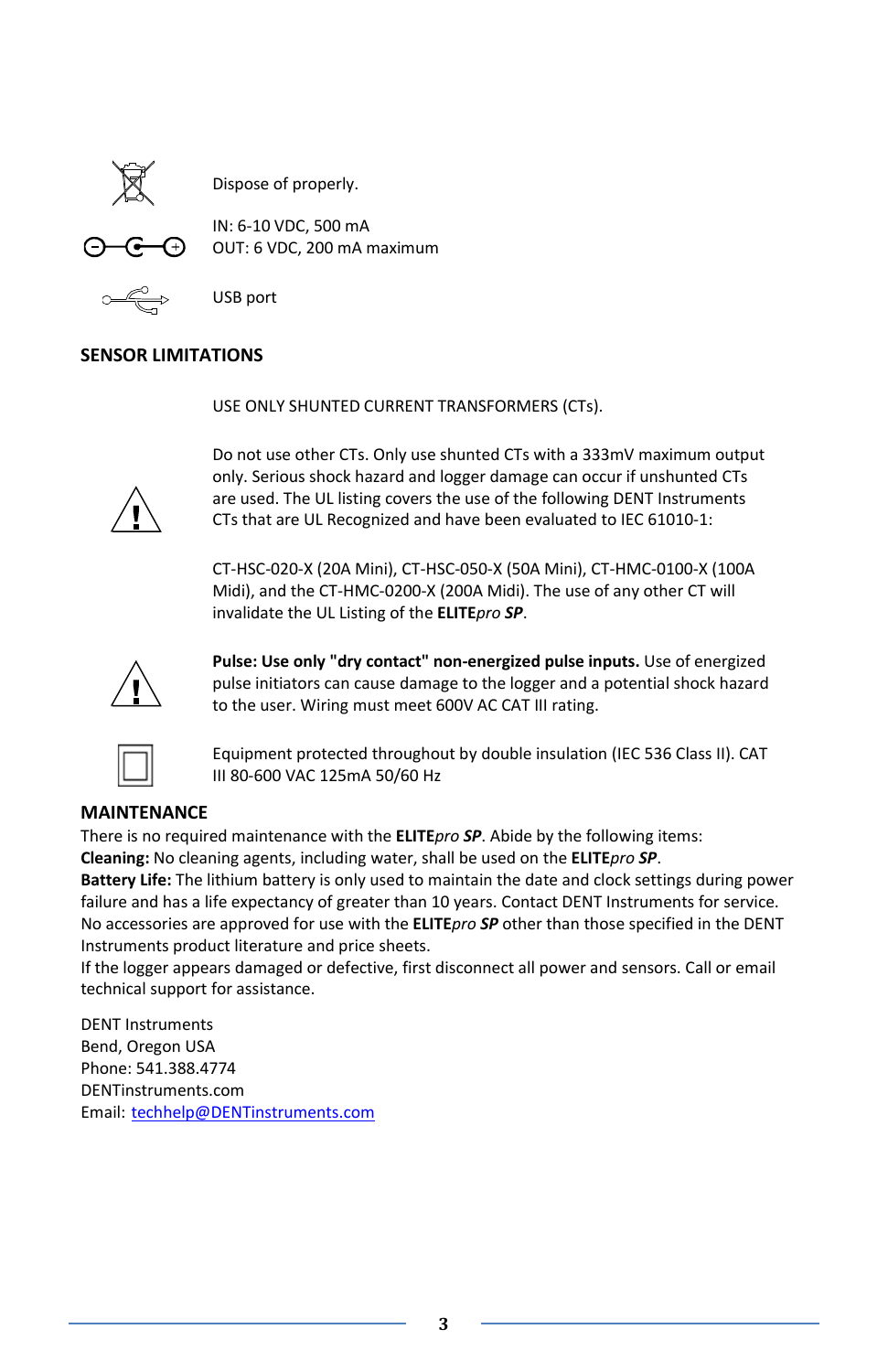# **ELITE***PRO SP***™ RÉSUMÉ DE SÉCURITÉ ET SPÉCIFICATIONS**

Cette information de sécurité est destinée à être utilisée à la fois par l'opérateur de l'enregistreur et le personnel de service. DENT Instruments, Inc n'assume aucune responsabilité pour l'utilisateur qui ne respecte pas les directives en matière de sécurité.



Conforme à UL Std 61010-1 Certifié CSA Std C22.2 No. 61010-1

Le **ELITE***pro SP* est un appareil de surtension de catégorie III. Utiliser des gants en caoutchouc approuvé avec protection mécanique et des lunettes lors de l'utilisation de l'appareil.

ATTENTION: Ce LOGGER peut contenir de hautes tensions qui peuvent être dangereuses. UN PERSONNEL QUALIFIÉ DOIT débrancher tous les câbles à haute tension avant d'utiliser ou de réparer du LOGGER.



**Attention**: L'utilisation de cet appareil d'une manière pour laquelle il n'est pas destiné peut annuler ses moyens de protection.

## **SYMBOLES DES EQUIPEMENTS**



Signifie prudence. Voir le manuel pour une description de la signification.

En faisant la connexion du **ELITE***pro SP* à une prise de courant alternatif, suivez ces étapes en ordre pour empêcher un risque de choc.



1. Décharger le circuit à contrôler.

2. Connectez le TC aux phases à surveiller.

3. Connectez les fils de tension à des phases différentes. Utiliser des équipements de sécurité (gants et des vêtements de protection) qui sont nécessaires pour les tensions surveillées.



Indique haute tension. Risque de choc électrique. Hautes tensions peuvent être présentes qui mettent la vie en danger. Personnel qualifié uniquement.



**NE PAS DEPASSER 600V Phase à Phase**. Ce compteur peut contrôler les charges jusqu'à 600V. Le dépassement de cette tension peut causer des dommages à l'appareil et du danger pour l'utilisateur. Utiliser toujours le potentiel transformateur (PT) pour des charges de plus de 600V. Le **ELITE***pro SP* est un appareil à 600 V de surtension de catégorie III.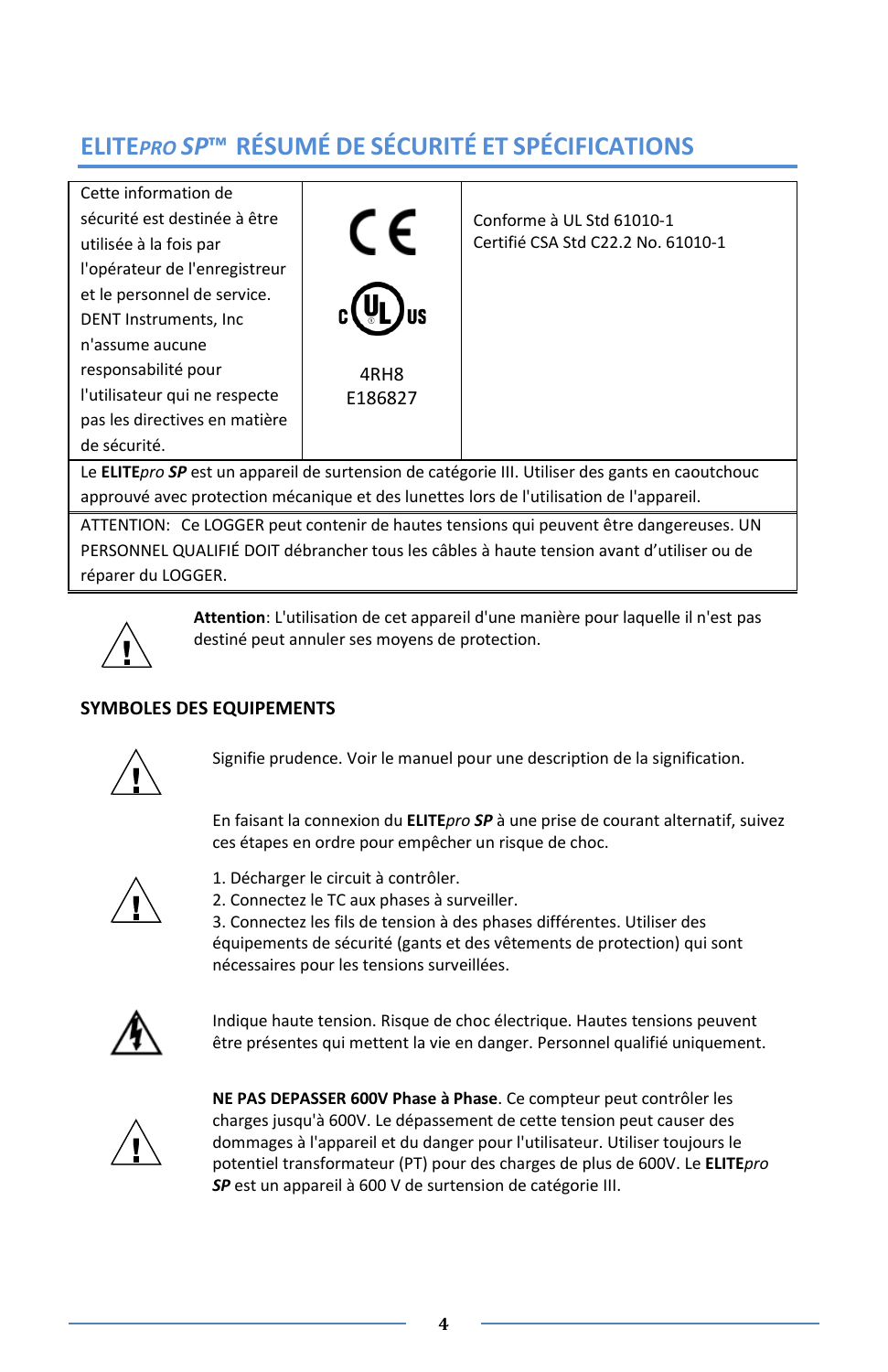

Se débarrasser de correctement.



IN: 6-10 VDC, 500 mA OUT: 6 VDC, 200 mA maximum



USB port

#### **LIMITATIONS DE DÉTECTEUR**

UTILISEZ SEULEMENT TRANSFORMATEURS DE COURANT (TC) SHUNTÉE.



N'utilisez pas d'autres TC. Utilisez seulement des TC shuntée avec une puissance maximale 333mV. Un sérieux risque de décharge électrique et des dommages à l'enregistreur peut se produire si des TC pas shuntée sont utilisés. Utiliser seulement les CTs des DENT Instruments suivants qui sont énumérés jusqu'au 600V/CATIII.

CT-HSC-020-U,CT-HSC-050-U,CT-HMC-0100-U,CT-HMC-0200-U



**Impulsion**: n'utilisez que "contact sec" impulsion intrants non charger. Utilisation de impulsion initiateurs charger peut causer des dommages à l'enregistreur et une décharge électrique potentielle pour l'utilisateur. Il faut que l'installation électrique satisfasse l'évaluation de 600V AC CATIII.



L'équipement protégé en double isolation (IEC 536 Classe II). CAT III 80-600 VAC 125mA 50/60 Hz

## **Entretien**

Il n'y a aucun entretien requis avec le **ELITE***pro SP*. Respectez les points suivants: **Nettoyage**: Aucun agents de nettoyage, y compris l'eau, doit être utilisé sur le **ELITE***pro SP*. **Espérance de Vie de la Batterie:** La pile au lithium est utilisée uniquement pour maintenir les paramètres de date et d'heure en cas de coupure de le courant et a une espérance de vie de plus de 10 ans. Contactez DENT Instruments pour le service.

Pas d'accessoires approuvés pour une utilisation avec le **ELITE***pro SP* sauf ceux spécifiés par DENT Instruments dans ses documentations sur les produits et également sur les prix.

Si le compteur semble endommagé ou défectueux, tout d'abord déconnecter le pouvoir de l'appareil. Alors s'il vous plaît appelez 541.388.4774 ou contacter par courriel l'assistance technique pour obtenir de l'aide.

DENT Instruments Bend, Oregon USA Phone: 541.388.4774 DENTinstruments.com Email: [techhelp@DENTinstruments.com](mailto:techhelp@DENTinstruments.com)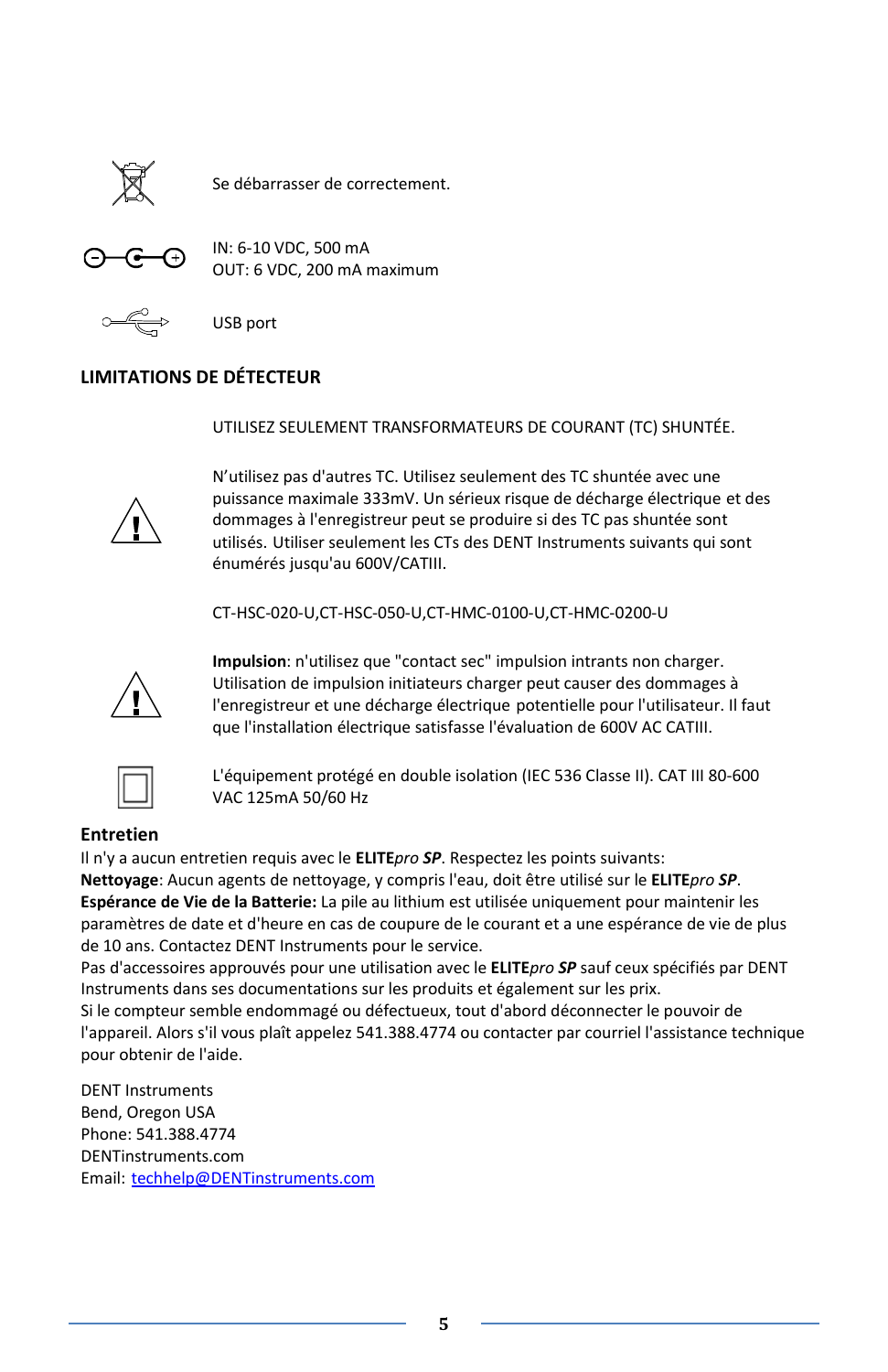# **ELITE***PRO SP™* **TECHNICAL SPECIFICATIONS**

| Specification                                             | <b>Description</b>                                                                                                                                                                                                                                                                                                                                                                                                                                                                                                                                                                                                                                                                                   |  |  |  |  |  |
|-----------------------------------------------------------|------------------------------------------------------------------------------------------------------------------------------------------------------------------------------------------------------------------------------------------------------------------------------------------------------------------------------------------------------------------------------------------------------------------------------------------------------------------------------------------------------------------------------------------------------------------------------------------------------------------------------------------------------------------------------------------------------|--|--|--|--|--|
| Service Types                                             | Single Phase-Two Wire, Single Phase-Three Wire, Three Phase-Four Wire<br>(WYE), Three Phase-Three Wire (DELTA)                                                                                                                                                                                                                                                                                                                                                                                                                                                                                                                                                                                       |  |  |  |  |  |
| <b>Voltage Channels</b>                                   | 80-600VAC (80-800VDC), Line-to-Line: 1-600 (1-800 VDC) with External<br>Power                                                                                                                                                                                                                                                                                                                                                                                                                                                                                                                                                                                                                        |  |  |  |  |  |
| <b>Current Channels</b>                                   | Uses voltage output CTs (0-333 mVAC) for maximum safety                                                                                                                                                                                                                                                                                                                                                                                                                                                                                                                                                                                                                                              |  |  |  |  |  |
| <b>Maximum Current</b><br>Channel Input<br>Voltage        | 0-666 mVAC or 0-1.0VDC                                                                                                                                                                                                                                                                                                                                                                                                                                                                                                                                                                                                                                                                               |  |  |  |  |  |
| Measurement<br>Type                                       | True RMS using high-speed digital signal processing (DSP)                                                                                                                                                                                                                                                                                                                                                                                                                                                                                                                                                                                                                                            |  |  |  |  |  |
| Line Frequency                                            | DC/50/60/400Hz                                                                                                                                                                                                                                                                                                                                                                                                                                                                                                                                                                                                                                                                                       |  |  |  |  |  |
| Waveform<br>Sampling                                      | 12 kHz                                                                                                                                                                                                                                                                                                                                                                                                                                                                                                                                                                                                                                                                                               |  |  |  |  |  |
| <b>Channel Sampling</b><br>Rate<br>(internal<br>sampling) | 200 samples/cycle at 60Hz<br>240 samples/cycle at 50Hz<br>30 samples/cycle at 400Hz                                                                                                                                                                                                                                                                                                                                                                                                                                                                                                                                                                                                                  |  |  |  |  |  |
| Data Interval                                             | The default integration period is fifteen minutes. The choices are 1, 3,<br>15, 30 seconds; 1, 2, 5, 10, 15, 20 and 30 minutes; 1 and 12 hours; 1 day.<br>This tells the logger at what time intervals data is to be stored in the<br>memory. For example, if the integration period is set for 30 minutes and<br>average watts is being monitored, then every 30 minutes the logger<br>records the average power use (watts) for that channel over the<br>preceding 30 minute interval, based on approximately 14,400<br>measurements of the monitored power draw. If Maximum (and/or<br>Minimum) values are being recorded the highest (and/or lowest) of<br>those 14,400 readings are also saved. |  |  |  |  |  |
| <b>Measurements</b>                                       | Volts, Amps, Amp-Hrs (Ah), kW, kWh, kVAR, kVARh, kVA, kVAh,<br>Displacement Power Factor (dPF). All parameters for each phase and for<br>system total. <sup>1</sup>                                                                                                                                                                                                                                                                                                                                                                                                                                                                                                                                  |  |  |  |  |  |
| Accuracy                                                  | Better than 1% (<0.5% typical) for V, A, kW, kVAR, kVA, PF <sup>2</sup>                                                                                                                                                                                                                                                                                                                                                                                                                                                                                                                                                                                                                              |  |  |  |  |  |
| Resolution                                                | 0.01 Amp, 0.1 Volt, 0.1 Watt, 0.1 VAR, 0.1 VA, 0.01 Power Factor                                                                                                                                                                                                                                                                                                                                                                                                                                                                                                                                                                                                                                     |  |  |  |  |  |
| <b>LED Indicators</b>                                     | Tri-colors (red, green, and blue): 1 LED to indicate communication, 4<br>LEDs for correct phasing (green when voltage and current on the same<br>phase; red when incorrectly wired, blue for wireless, Bluetooth wireless<br>technology, and Ethernet), 2 LED output indicators                                                                                                                                                                                                                                                                                                                                                                                                                      |  |  |  |  |  |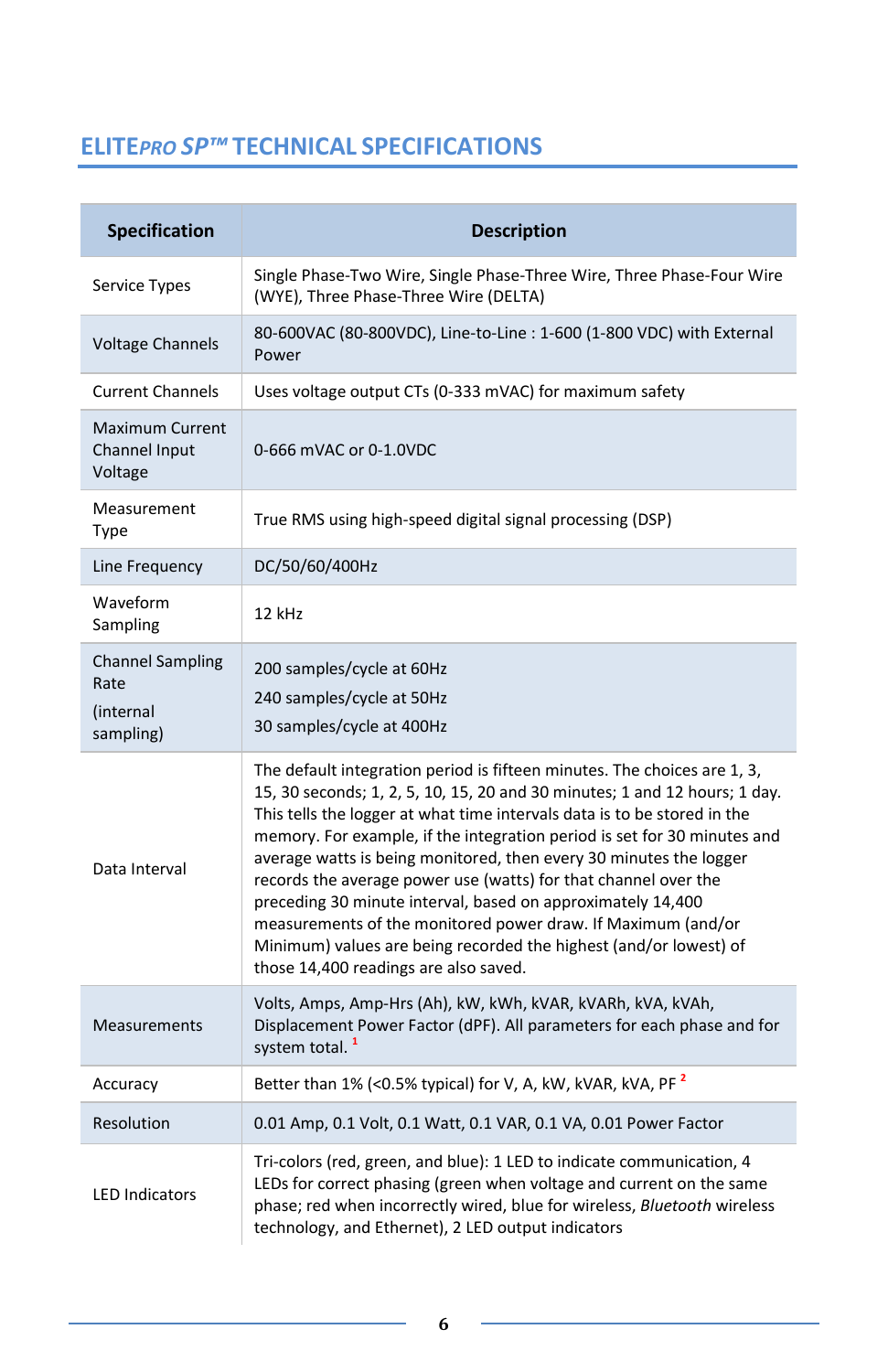| <b>Specification</b>                                                    | <b>Description</b>                                                                                                                                                                   |  |  |  |  |  |  |
|-------------------------------------------------------------------------|--------------------------------------------------------------------------------------------------------------------------------------------------------------------------------------|--|--|--|--|--|--|
| <b>Pulse Output</b>                                                     | Open collector 75 mA maximum current, 5 Hz maximum frequency                                                                                                                         |  |  |  |  |  |  |
| <b>Communication</b>                                                    |                                                                                                                                                                                      |  |  |  |  |  |  |
| USB (Standard)                                                          | USB standard. 1.8 M (6 FT) A-to-B USB Cable (included)                                                                                                                               |  |  |  |  |  |  |
| <b>ETHERNET</b><br>(Standard)                                           | Standard RJ-45 Connector supports 10/100 MB Ethernet over Cat 5 or<br>better. Configure for DHCP or Static IP address.                                                               |  |  |  |  |  |  |
| <b>BLUETOOTH®</b><br><b>WIRELESS</b><br><b>TECHNOLOGY</b><br>(Optional) | Internal antenna: typical conditions <10ft up to 100ft range. Requires<br>Bluetooth wireless technology adapter on Window PC. Adapter must<br>support the Serial Port Profile (SPP). |  |  |  |  |  |  |
| <b>WIFI ADAPTER</b><br>(Optional)                                       | Internal WiFi adapter with two separate configurations:<br>Internal antenna: typical conditions <75ft up to 300ft<br>External 3 dbi antenna: typical conditions <150ft up to 300ft   |  |  |  |  |  |  |
|                                                                         | Power                                                                                                                                                                                |  |  |  |  |  |  |
| Line Power Supply                                                       | From L1 Phase to L2 Phase: 80-600VAC CAT III 50/60Hz Line-to-Line.<br>125mA Maximum current input<br>Non-user replaceable .5 Amp internal fuse protection                            |  |  |  |  |  |  |
| Power In<br>(optional)                                                  | 6-10 VDC maximum, 500 mA minimum                                                                                                                                                     |  |  |  |  |  |  |
| Power Out                                                               | 6 VDC, 200 mA maximum                                                                                                                                                                |  |  |  |  |  |  |
| <b>Mechanical</b>                                                       |                                                                                                                                                                                      |  |  |  |  |  |  |
| Operating<br>Temperature                                                | $-7$ to $+60^{\circ}$ C (20 to 140°F)                                                                                                                                                |  |  |  |  |  |  |
| Humidity                                                                | 5% to 95% non-condensing                                                                                                                                                             |  |  |  |  |  |  |
| Enclosure                                                               | ABS plastic, 94-V0 flammability rating                                                                                                                                               |  |  |  |  |  |  |
| Weight                                                                  | 340 g (12 ounces, excluding sensors and leads)                                                                                                                                       |  |  |  |  |  |  |
| <b>Dimensions</b>                                                       | 69 x 58 x 203 mm (2.7" x 2.2" x 8.0")                                                                                                                                                |  |  |  |  |  |  |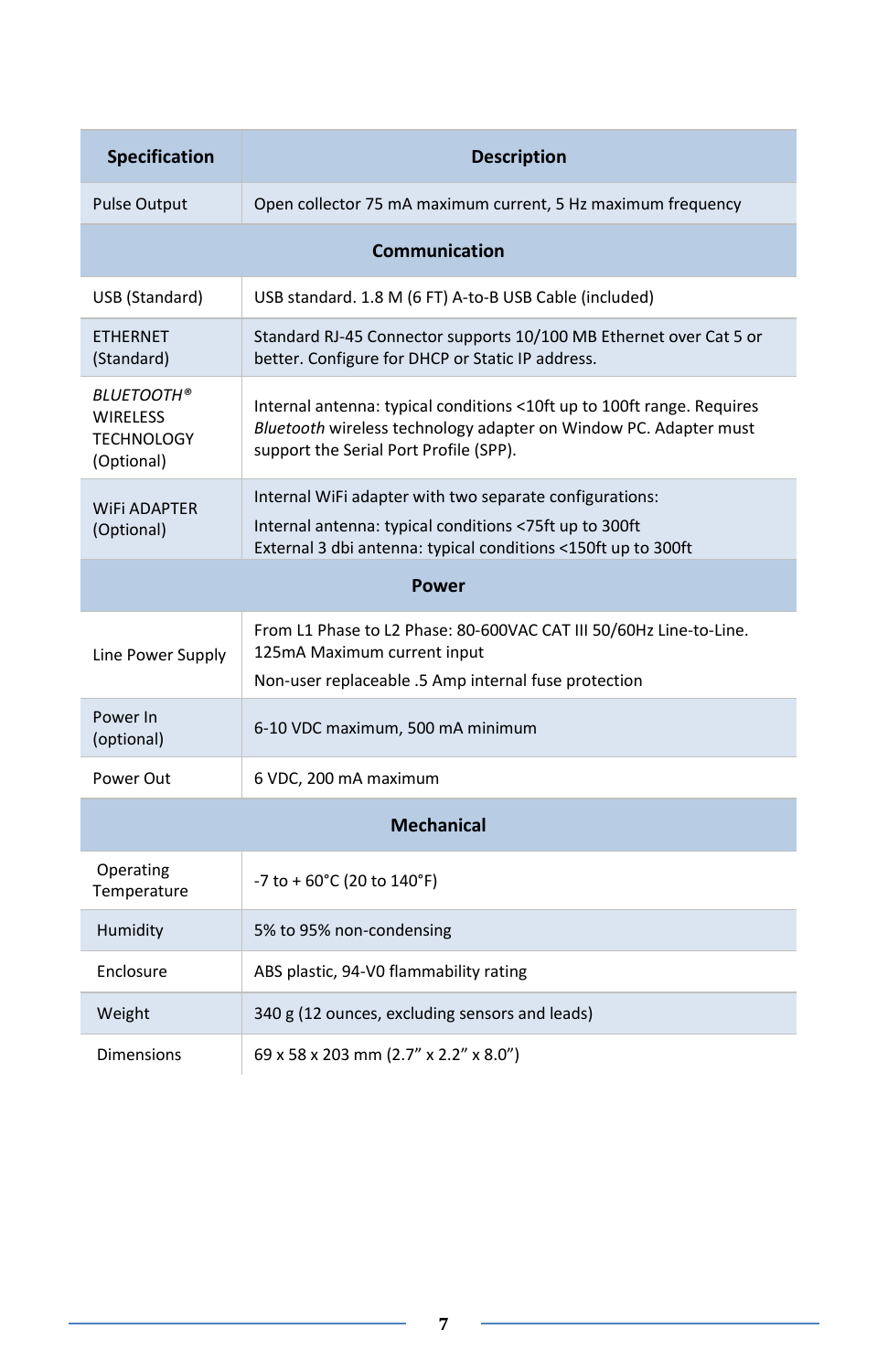| <b>Minimum System Requirements</b> |                                                                  |  |  |  |  |  |
|------------------------------------|------------------------------------------------------------------|--|--|--|--|--|
| <b>Operating System</b>            | Windows® 7 (32 or 64 bit), Windows 8, Vista (32 or 64 bit) or XP |  |  |  |  |  |
| Processor                          | Pentium Class 1 GHz or more recommended                          |  |  |  |  |  |
| <b>Hard Drive</b>                  | 50 MB minimum available                                          |  |  |  |  |  |
| Communications<br>Port             | One USB                                                          |  |  |  |  |  |
| CD Drive                           | CD or DVD drive required for software installation               |  |  |  |  |  |

 $^{\rm 1}$ For 400Hz Volts, Amps, Amp-Hrs (Ah), kW, kWh, kVA, kVAh only

<sup>2</sup> Better than 2% at 400Hz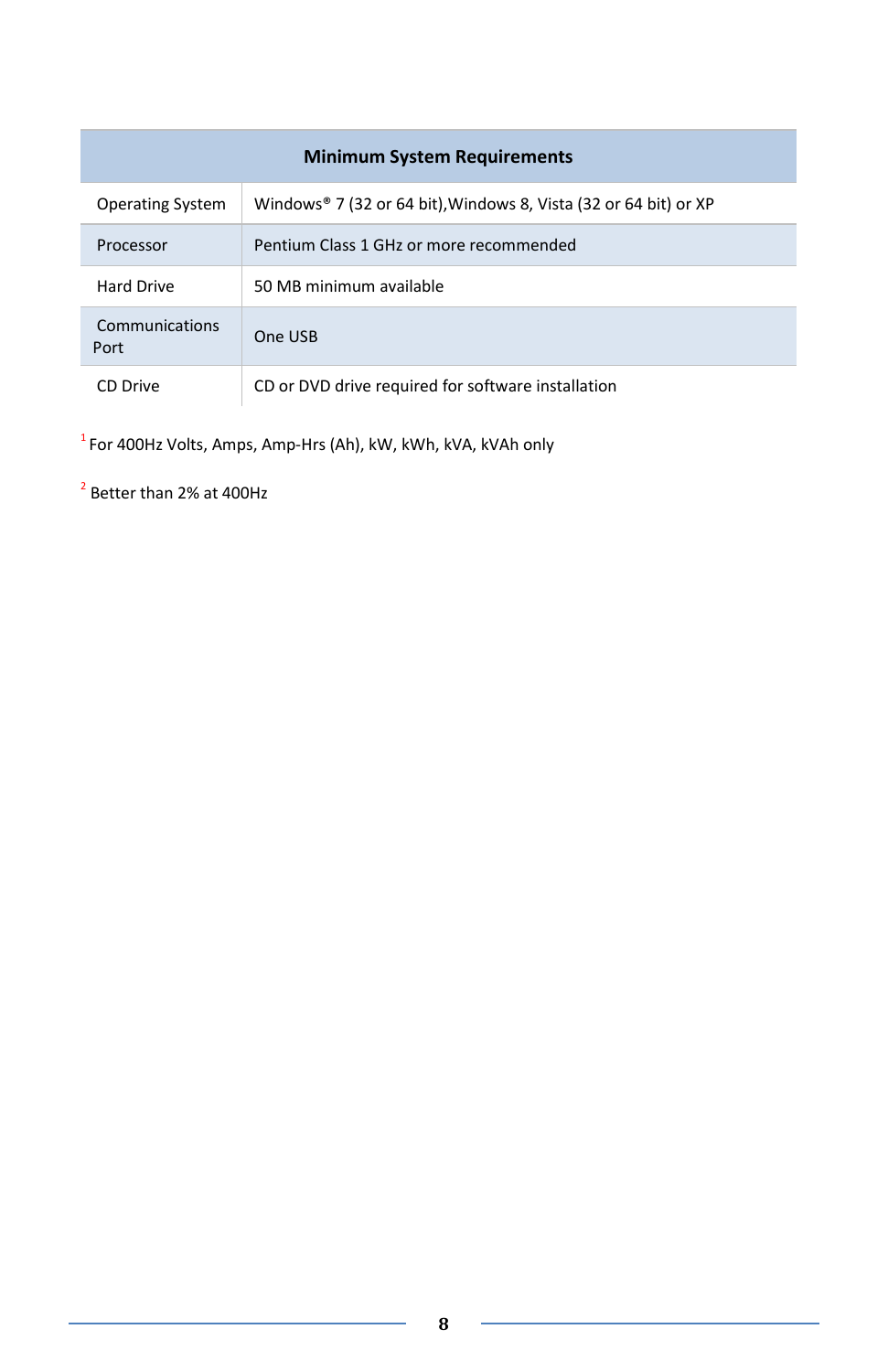# **QUICK START GUIDE**

The Quick Start Guide quickly gets you set up and operating with the new **ELITE***pro SP* ™ and ELOG 12b software and is recommended for those that have experience with DENT Instruments or are familiar with power measuring products and procedures.

To set up the **ELITE***pro SP* for any monitoring session the following items must be completed:

- 1) **Current Transformers (CTs**) must be connected to one or more of the channel inputs (unless doing voltage-only measurements).
- 2) **Line voltage connections** must be made for *any* voltage or power measurements both for measurement purposes and to power the **ELITE***pro SP*.
- 3) **A Setup Table** that tells the meter *how* and *what* to measure must be created in the ELOG software and loaded into the **ELITE***pro SP*.

The information contained in the following section is provided as an example on how to set up a single phase, 2-wire power measurement session using the **ELITE***pro SP* and ELOG software. Use this as a guide for your own monitoring project.

**DID YOU KNOW?** To complete this Quick Start you do not need to have the **ELITE***pro SP* connected to an actual load. You can do a mock setup at your desk to review how the software and logger work together.

## **Install the ELOG 12b Software and the USB Driver**

- 1) Install the ELOG Software onto your computer.
	- a) Insert the ELOG CD into your computer. The installation will run automatically. If it does not, browse to the CD and locate the ELOG12Installer.exe program and double-click.
	- b) Perform the setup steps onscreen.
- 2) Install the **ELITE***pro SP* driver on your computer.

**DID YOU KNOW?** If your computer has multiple USB ports, Step 2 must be done for each USB port the **ELITE***pro SP* is plugged into.

a) Connect the USB cable to a USB port on your computer, inserting the other end in the USB port on the **ELITE***pro* **SP** (Hint: Look for this USB symbol:  $\overrightarrow{C}$ ). If a USB cable is to be used inside an electrical panel it must be rated to the appropriate voltage or wrapped in an appropriately rated insulating sleeve. The DENT-supplied cable does not meet this requirement without an insulating sleeve.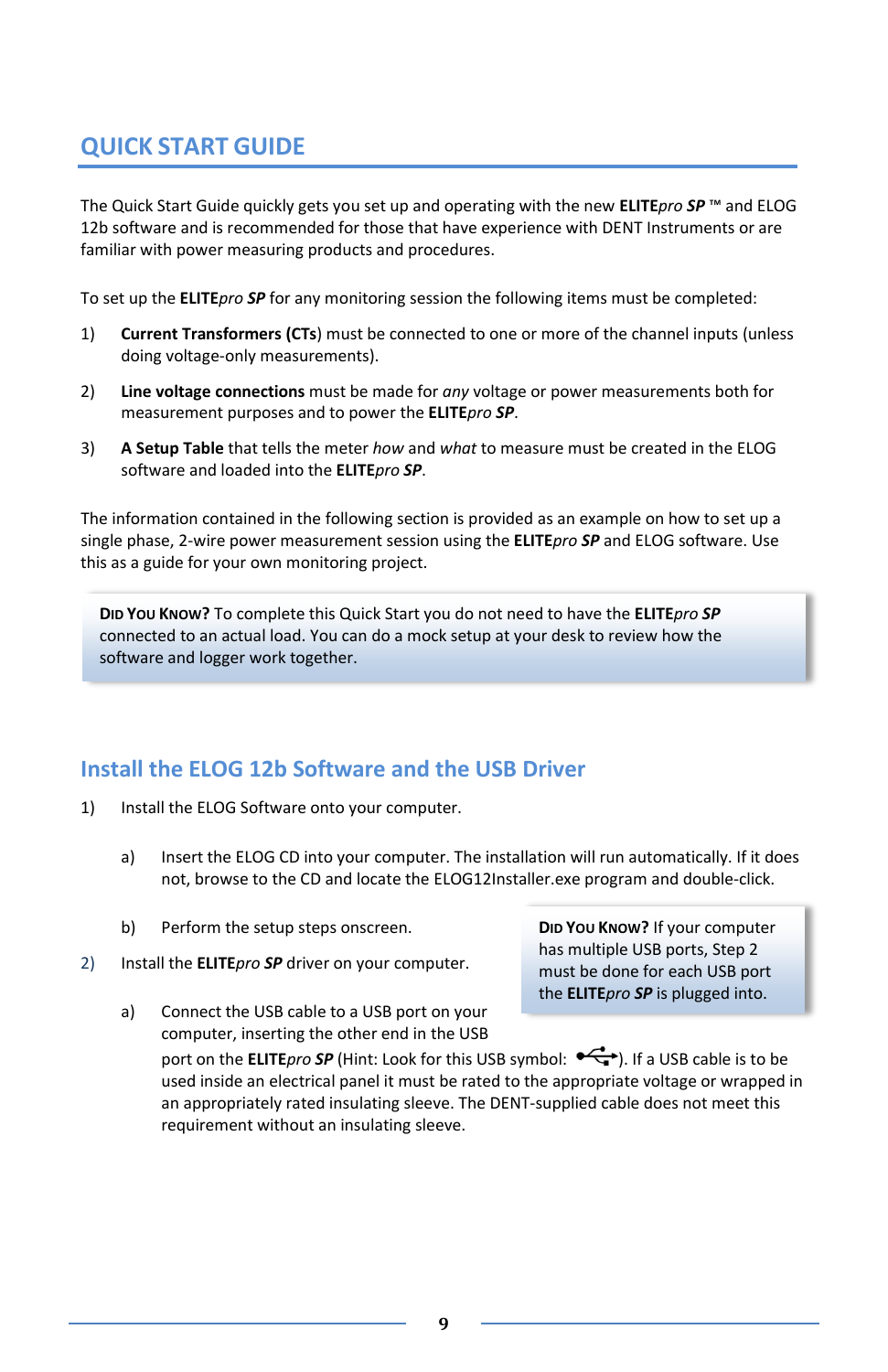- b) Perform the setup steps onscreen. You must allow ELOG to install the driver for the **ELITE***pro SP* to work correctly.
- c) If the driver installation fails, see the *Troubleshooting Driver Installation* section of the ELOG 12B Operator's Guide.
- 3) Set the computer aside and proceed with the next section.

## **Set Up the ELITE***pro* **SP**

1) Connect the Current Transformers (CTs) to the wires of the load you are measuring. Orient the CT so that the arrow on the CT case points towards the load.

**NOTE:** Use only inherently safe 333mV output CTs supplied by DENT. Never use current output CTs. The UL listing covers the use of the following DENT Instruments CTs that are UL Recognized and have been evaluated to IEC 61010-1:

CT-HSC-020-X (20A Mini), CT-HSC-050-X (50A Mini), CT-HMC-0100-X (100A Midi), and the CT-HMC-0200-X (200A Midi). The use of any other CT will invalidate the UL Listing of the **ELITE***pro SP*.

- 2) Make your voltage connections (L1, L2, and N). In this scenario, L3 is not used and may be set aside.
- 3) Connect the Current Transformers to the **ELITE***pro SP*.

Connect the CTs to the black (Phoenix-style) connectors on the **ELITE***pro SP*'*s* end panel. Start with the left-most pair of connections which is Channel One.

- The high (+) wire of the CT (the white, banded, or numbered wire depending on CT type) should go to the left (+) screw terminal of each channel input.
- The low (-) CT wire (the black or unbanded wire) should go into the right (-) screw terminal of the channel input.
- If you are using RōCoil CTs, be sure to connect the bare wire to the "S" (shield) screw terminal. This reduces interference and improves the accuracy of the CT.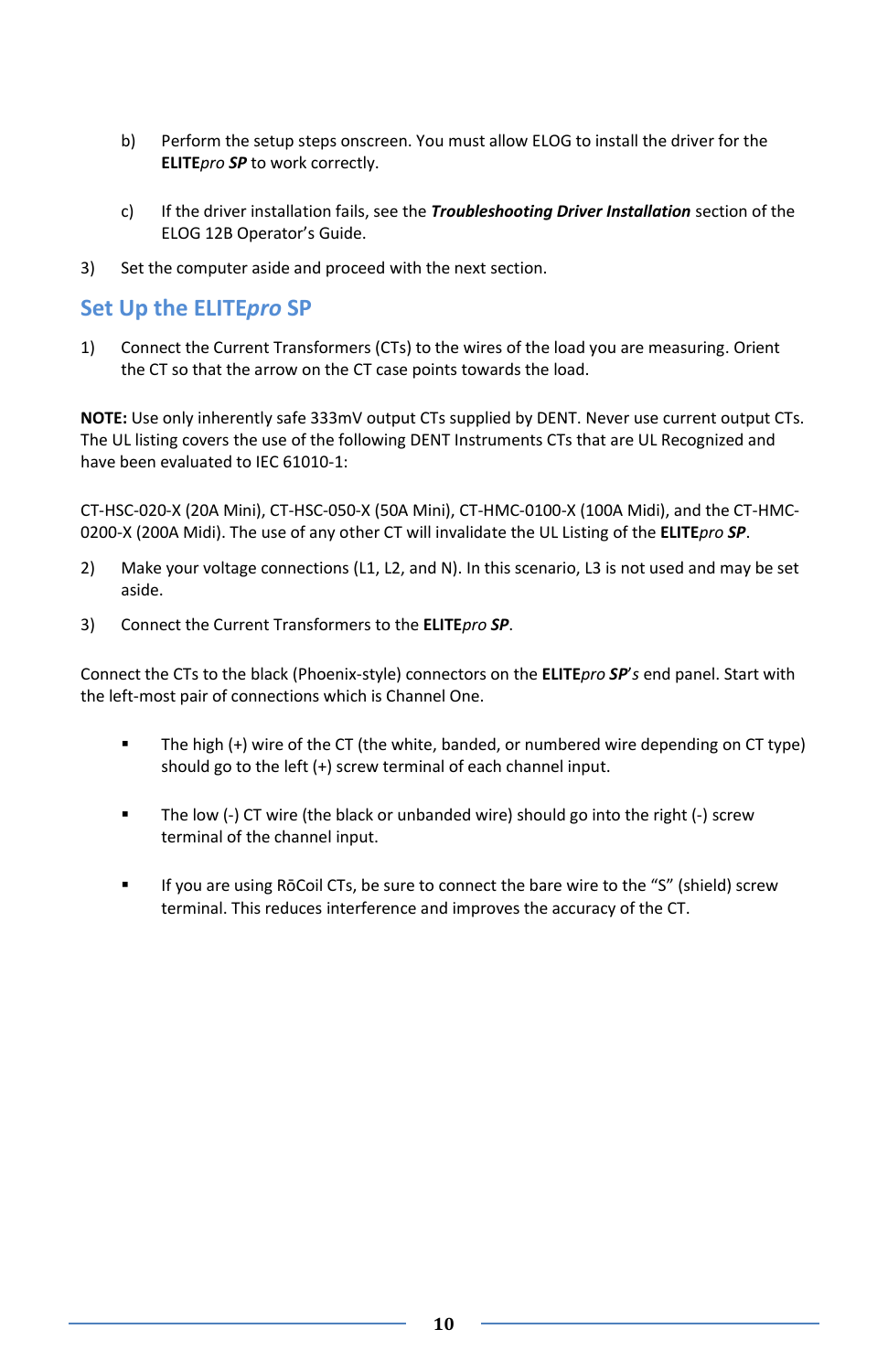

4) Connect the L1, L2, and N voltage leads to the **ELITE***pro SP*.



## **Communicate with the ELITE***pro SP*

- 1) Double-click on the ELOG 12b shortcut on the Windows® desktop. (ELOG 12b is compatible with Windows 7 (32 and 64 bit), Windows 8 (32 and 64 bit), Vista (32 and 64 bit), and XP, but not older versions of Windows.)
- 2) Connect the PC to the **ELITE***pro SP* using a USB cable.

**NOTE:** The **ELITE***pro SP* automatically connects to the PC. If it does not, choose the correct location from the Ports drop-down menu. For more information regarding Friendly Ports™, see the

**DID YOU KNOW?** "Friendly Ports™" enable you to see exactly where the **ELITE***pro SP* is connected to your PC in the event other devices are connected.

Communicating with the **ELITE***pro SP* content in Section 1 of the manual.

3) Set up the **ELITE***pro SP* for a Single Phase, 2-Wire Load.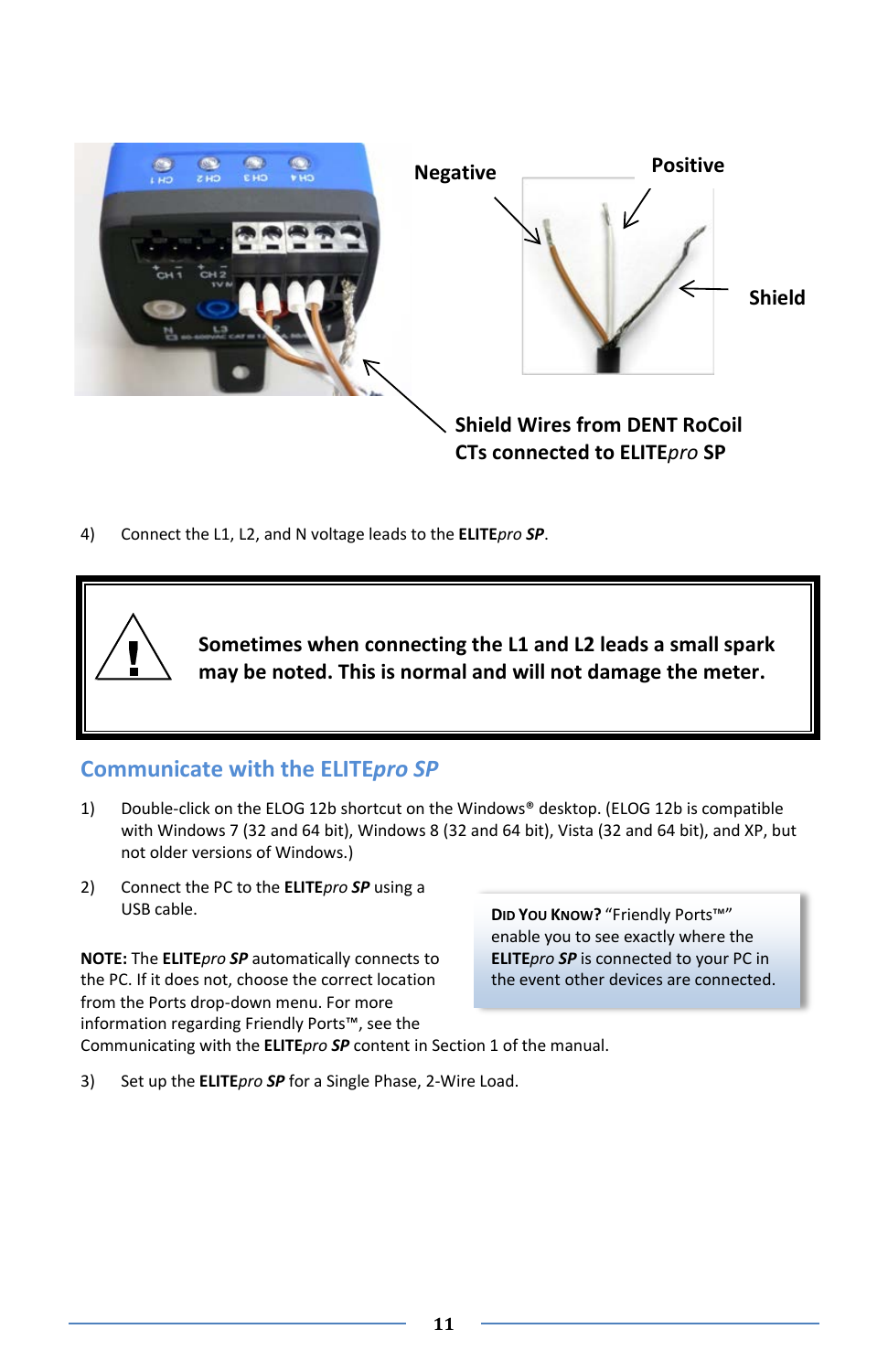# **Create a Setup Table**

In this step you will create a Setup Table that will tell the **ELITE***pro SP* what to measure, how often, etc.

#### 1) Select **File > New > Setup Table File** and click **OK**.

When your computer is connected to an **ELITE***pro SP*, the ELOG software assumes the new setup file is for the connected device. Selecting **New** displays a Setup Table with the default parameters. If no **ELITE***pro SP* or other logger is connected to the computer, the **Select A Setup Table Type** dialog box displays.

2) In the Quick Setups location of the dialog box, click the **Single Phase 2 Wire** speed button

. The CT Selection dialog box displays for you to enter CT values and type. Click **OK**.

- 3) Enter the following information:
	- Set **Data Interval** to **1 Minute** (or other as desired).
	- Set the **Line Frequency** to 50Hz or 60Hz.
	- (Optional) enter "Quick Start Setup" in the **Setup Table Name**.
	- **If you did not choose/change values in the CT Selection window, enter the current** transformer (CT) value corresponding to the selected CT if different from the default value of 100A. The CT value is the nominal maximum input (primary) rating of the CT in Amps and is printed on the CT.
	- Input the phase shift (if known and if different from the default value of 1.1°) for the selected CT.
	- (Optional) Click in the box beside (Channel 1) **Name** and type "110V Load".
	- **EXECUTE:** Click the down arrow **to the right of the Volts** field and click **Average** (or other parameters to be recorded as desired). Repeat the selection for **Amps**, **kW** (kilowatts), **kVA** (kilovolt-amps), **PF** (power factor), and **kVAR** (kilovolt-amps reactive). You can choose any combination of values to record: Average, Minimum, Maximum, and Integrated average (e.g., kWh).
- 4) Select **File > Save As…** to save the Setup Table to the computer's hard drive. Name the table "Sample" and then click **Save**.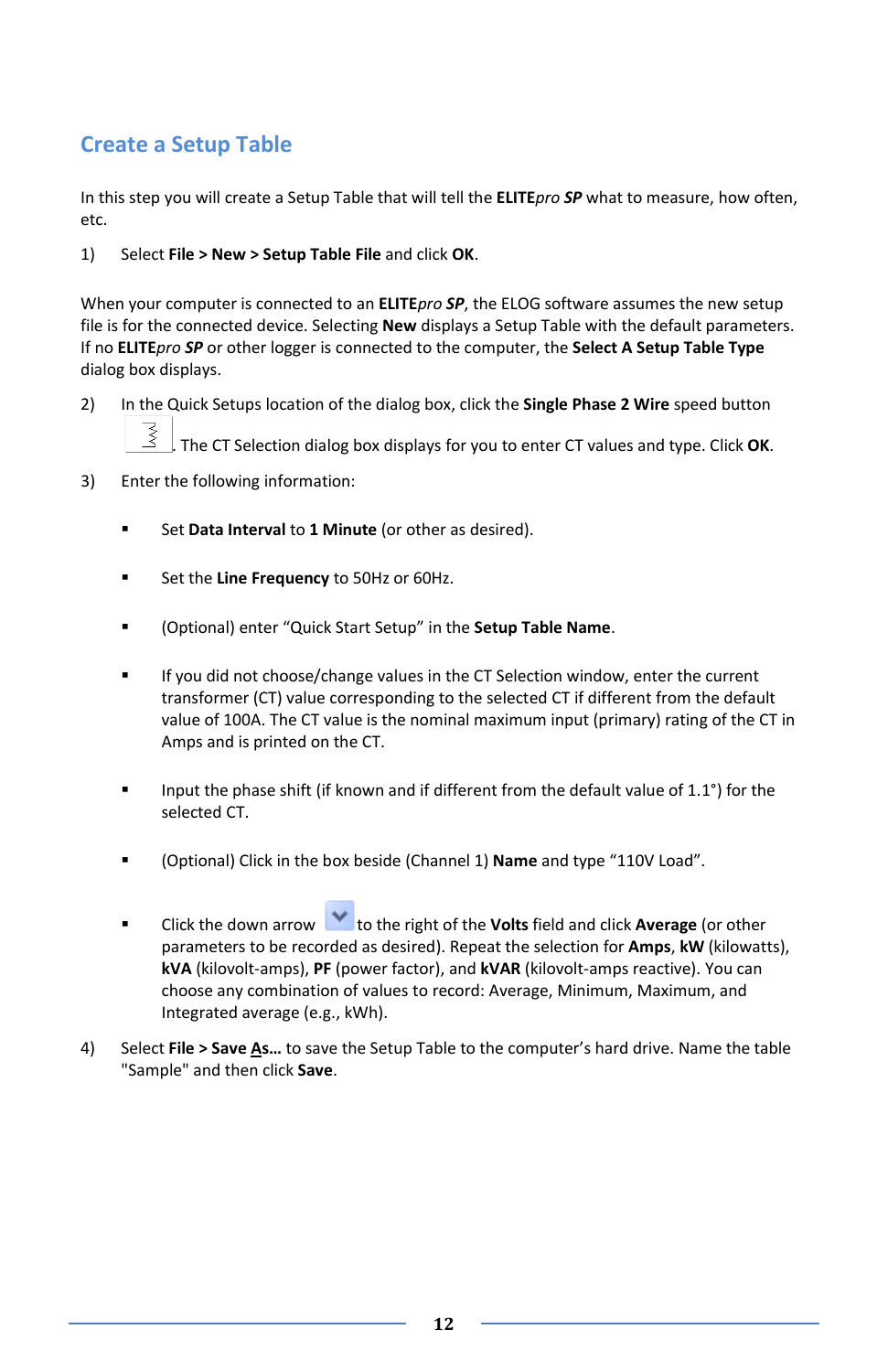5) After connecting to the logger, click on one of the **SEND SETUP TABLE to Logger** command buttons on the Setup Table screen. Separate

**SEND SETUP TABLE to Logger** 

buttons are available at the top and lower left of the Setup Table screen. Sending a new Setup Table to the logger deletes any data still stored in the logger. ELOG 12b displays the following dialog box to ensure desired data is not lost:

| <b>ELOG 12a</b>                                                   | 25 |
|-------------------------------------------------------------------|----|
| Sending a new Setup Table will erase all data in the logger!      |    |
| Send SUT and Delete Data<br>Download Data then Send SUT<br>Cancel |    |

6) Click **Send SUT and Delete Data**. This loads the new Setup Table into the meter and clears the data in the logger. The *Logging is now ON* dialog box briefly displays. -or-

Click **Download Data then Send SUT**. The *Select A Directory and A Name…* dialog box displays. Enter the name and location for the Setup Table data file. After the data is downloaded to the PC and saved, ELOG automatically sends the new Setup Table to the meter and starts logging.

-or-

Click **Cancel**.

ELOG automatically initiates logging when a Setup Table is downloaded to the Logger unless the Data Logging delayed start time is being used.

## **View and Retrieve Logger Data**

1) Select **Logger > Display Real-Time Values > Show As Text** to view the real-time values measured by the logger.

|                                                                                            | <sup>S</sup> Real-Time Channel Values |                   |                                |                     |                                         |         | $  \times$           |  |  |
|--------------------------------------------------------------------------------------------|---------------------------------------|-------------------|--------------------------------|---------------------|-----------------------------------------|---------|----------------------|--|--|
|                                                                                            | Serial Number: SP1203055              |                   | Description: DENT ELITEpro SP  |                     |                                         |         | EPROM Ver: ES400.198 |  |  |
| CH                                                                                         | Channel<br>Type                       | Channel<br>Values |                                |                     |                                         |         |                      |  |  |
| F                                                                                          | POWER                                 | 0.0 V             | 0.00 A                         | 0.000 KW            | 0.000 kVA                               |         | 1.00 PF 0.000 KVAR   |  |  |
| E                                                                                          | POMER                                 | oov               | 000A                           | 0.000 KW            | 0.000 kVA                               | 1.00 PF | 0.000 kVAR           |  |  |
| 3                                                                                          | POWER                                 | 0.0 V             | 0.00 A                         | 0.000 KW            | 0.000 KVA                               | 1.00 PF | 0.000 KVAR           |  |  |
| ī.                                                                                         | <b>POMER</b>                          | onv               | 0.00 A                         | o ooo kw            | 0.000 kVA                               | 1.00 PF | 0.000 kVAR           |  |  |
| ß                                                                                          | lon                                   |                   |                                |                     |                                         |         |                      |  |  |
| F                                                                                          | OFF                                   |                   |                                |                     |                                         |         |                      |  |  |
| Line Frequency<br>Display Update:<br>ON<br>- Parameter Logged<br>9694.1 Hz                 |                                       |                   |                                |                     |                                         |         |                      |  |  |
| Memory Remaining<br>Logger Date<br>Logging Is<br>5.38 Days<br>12/19/2012<br>D <sub>n</sub> |                                       |                   |                                |                     |                                         |         |                      |  |  |
| 0.0%                                                                                       | Memory Used                           |                   | <b>Logger Time</b><br>11:24:38 | Memory Type<br>Ring | <b>Integration Period</b><br>15 Seconds |         | Exit                 |  |  |

Allow the logger to collect several minutes of data. Collected data can be saved as an .elog file on the hard drive.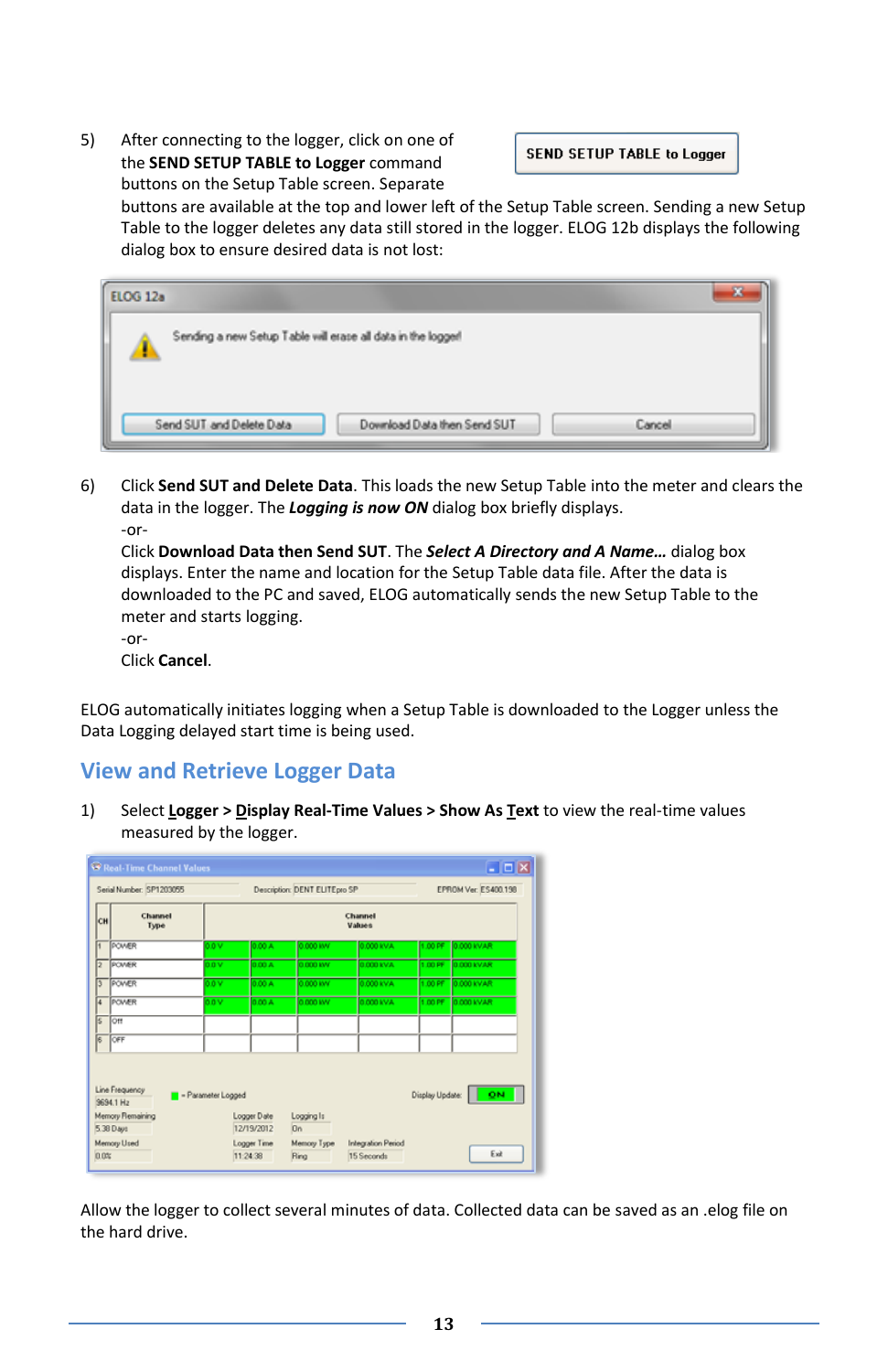- 2) Select **Logger > Retrieve Data From Logger…**
	- a) Enter a data file name and folder to save the data or use the defaults.
	- b) Click **Save**. The data is retrieved from the logger and when finished, the downloaded data displays automatically.
- 3) Select **Data > Data File Summary** to view a text summary of the data. Select **Data > Create New Graph…** command to make graphs of the data.

**DID YOU KNOW?** The **ELITE***pro SP* is not powered by an internal battery, unlike previous generations of **ELITE**pro instruments. Instead, the **ELITE***pro SP* can be powered one of three ways:

- 1. **Line Power**: Powering the logger happens automatically when the L1 and L2 voltage connections are made. Normally the logger is powered in the field during the course of a measurement project.
- 2. **USB Connection**: The logger is also powered off the USB connection while it's connected to a computer. This is ideal for when you're configuring the logger for a new project.
- 3. **Wall Power**: Power can also be supplied using an optional wall transformer. This may be necessary when taking current-only measurements.

For more information on powering the **ELITE***pro SP*, please consult the **ELITE***pro SP* manual which can also be found under the "Help" menu in ELOG or on the DENT Instruments website.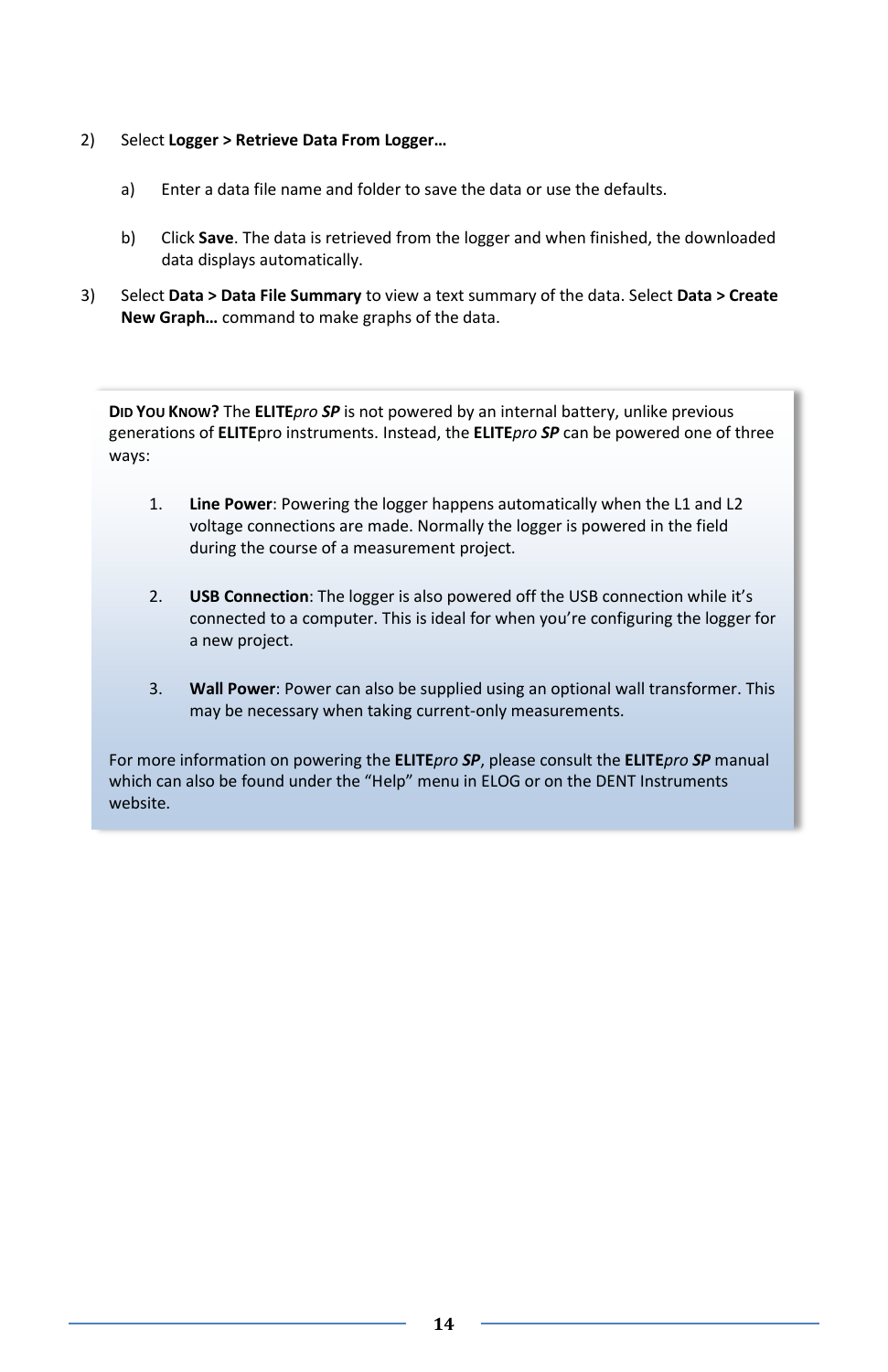# **ELOG QUICK SETUP**

The following diagram shows how to connect the **ELITE***pro SP* CT and voltage leads and configure ELOG's Setup Table for the single phase, 2-wire power measurement session.

## **Single Phase, 2-Wire**



\*L1 and L2 connections required to power the ELITEpro SP.

As an example, configure the Setup Table as follows: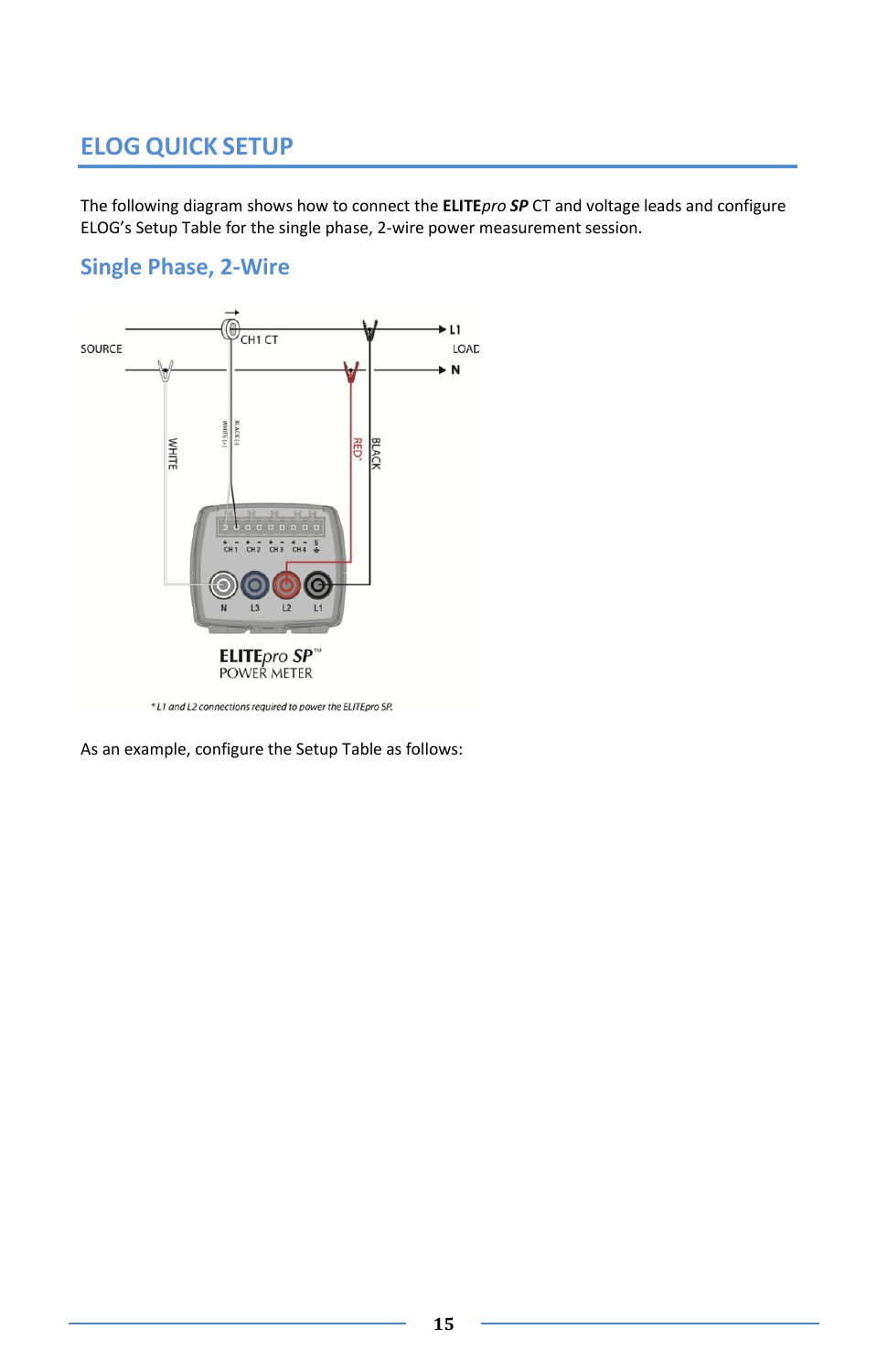

**Single Phase, 2-Wire Setup Table in ELOG 12b**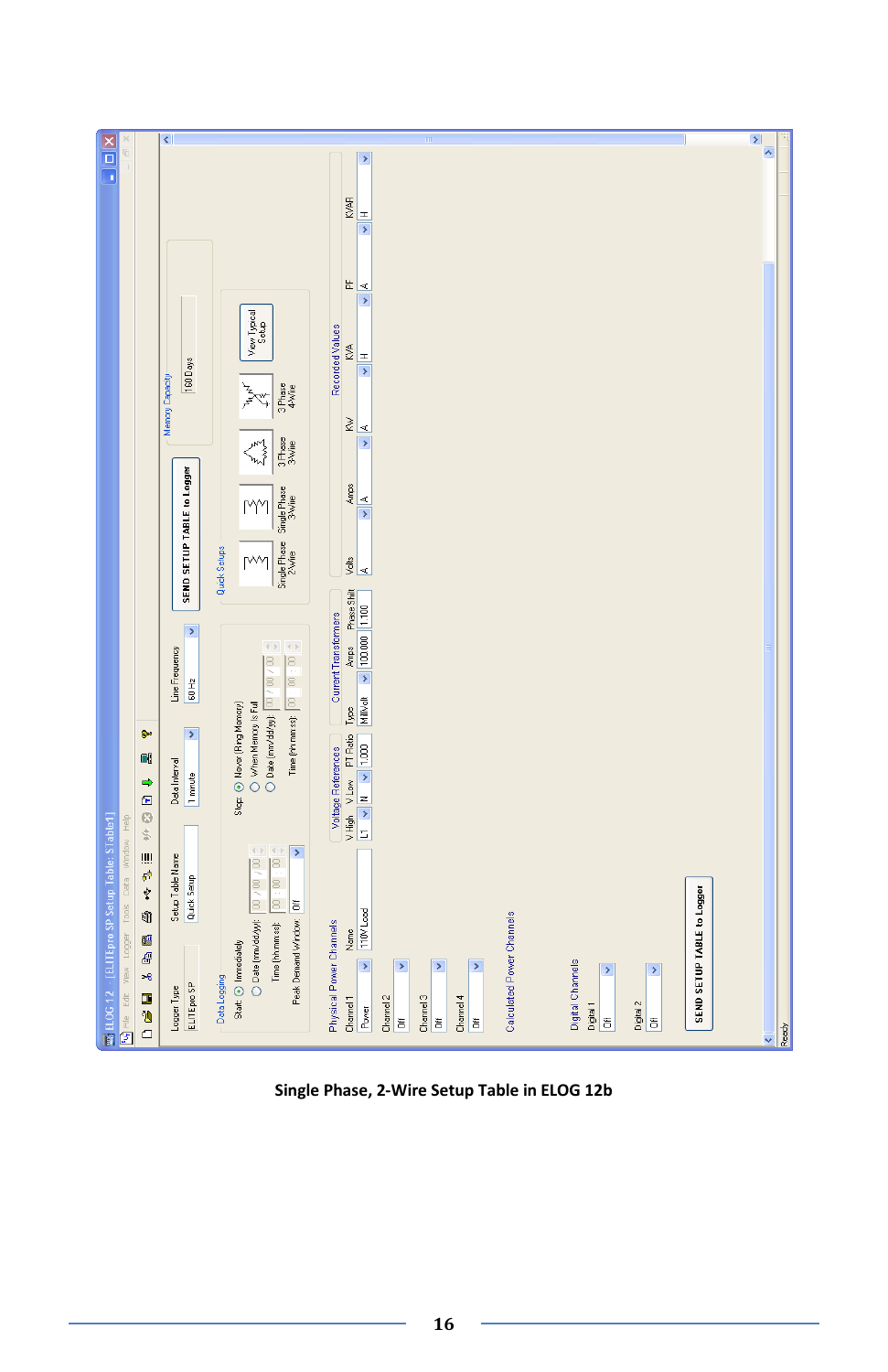# **DENT INSTRUMENTS WARRANTY STATEMENT**

Seller warrants to Buyer that the products or services are free from substantial defect in material and workmanship under normal use given prior installation and maintenance for the period of 12 months after delivery. (SMART*loggers*™ are warranted for a period of 36 months after delivery. PowerScout instruments are warranted for a period of 60 months after delivery.)

Buyer will promptly notify Seller of any defect in the product or service. Seller or its agent will have the right to inspect the product or workmanship on Buyer's premises. Seller has the option to: (a) repair, replace or service at its factory or on Buyer's premises the product or workmanship found to be defective; or (b) credit Buyer for the product or service in accordance with Seller's depreciation policy. Refurbished material may be used to repair or replace the product. Products returned to Seller for repair, replacement or credit will be shipped prepaid by Buyer.

## **Limitation of Warranty**

CORRECTION OF DEFECTS BY REPAIR, REPLACEMENT, SERVICE OR CREDIT WILL BE AT SELLER'S OPTION AND CONSTITUTE FULFILLMENT OF ALL OBLIGATIONS TO BUYER FOR BREACH OF WARRANTY.

Seller assumes no warranty liability with respect to defects in the product caused by: (a) modification, repair, installation, operation or maintenance of the product by anyone other than Seller or its agent, except as described in Seller's documentation; or (b) the negligent or other improper use of the product.

Other manufacturers' equipment purchased by Seller and resold to Buyer will be limited to that manufacturers' warranty. Seller assumes no warranty liability for other manufacturers' equipment furnished by Buyer.

No agent, distributor, or representative is authorized to make any warranties on behalf of Seller or to assume for Seller any other liability in connection with any Seller product or service.

## **Disclaimer of Warranty**

Buyer understands and agrees as follows:

THE ABOVE WARRANTY REPLACES ALL OTHER WARRANTIES, EXPRESSED OR IMPLIED, & ALL OTHER OBLIGATIONS OR LIABILITIES OF SELLER, INCLUDING ANY WARRANTIES OF MERCHANTABILITY AND FITNESS FOR A PARTICULAR PURPOSE. ALL OTHER WARRANTIES ARE DISCLAIMED AND EXCLUDED BY SELLER.THE FOREGOING WILL BE THE SOLE AND EXCLUSIVE REMEDY WHETHER IN CONTRACT, TORT, OR OTHERWISE, & SELLER WILL NOT BE LIABLE FOR INJURIES OR DAMAGES CAUSED BY THE GROSS NEGLIGENCE OF SELLER. THIS LIMITATION APPLIES TO ALL SERVICES AND PRODUCTS DURING AND AFTER THE WARRANTY PERIOD.